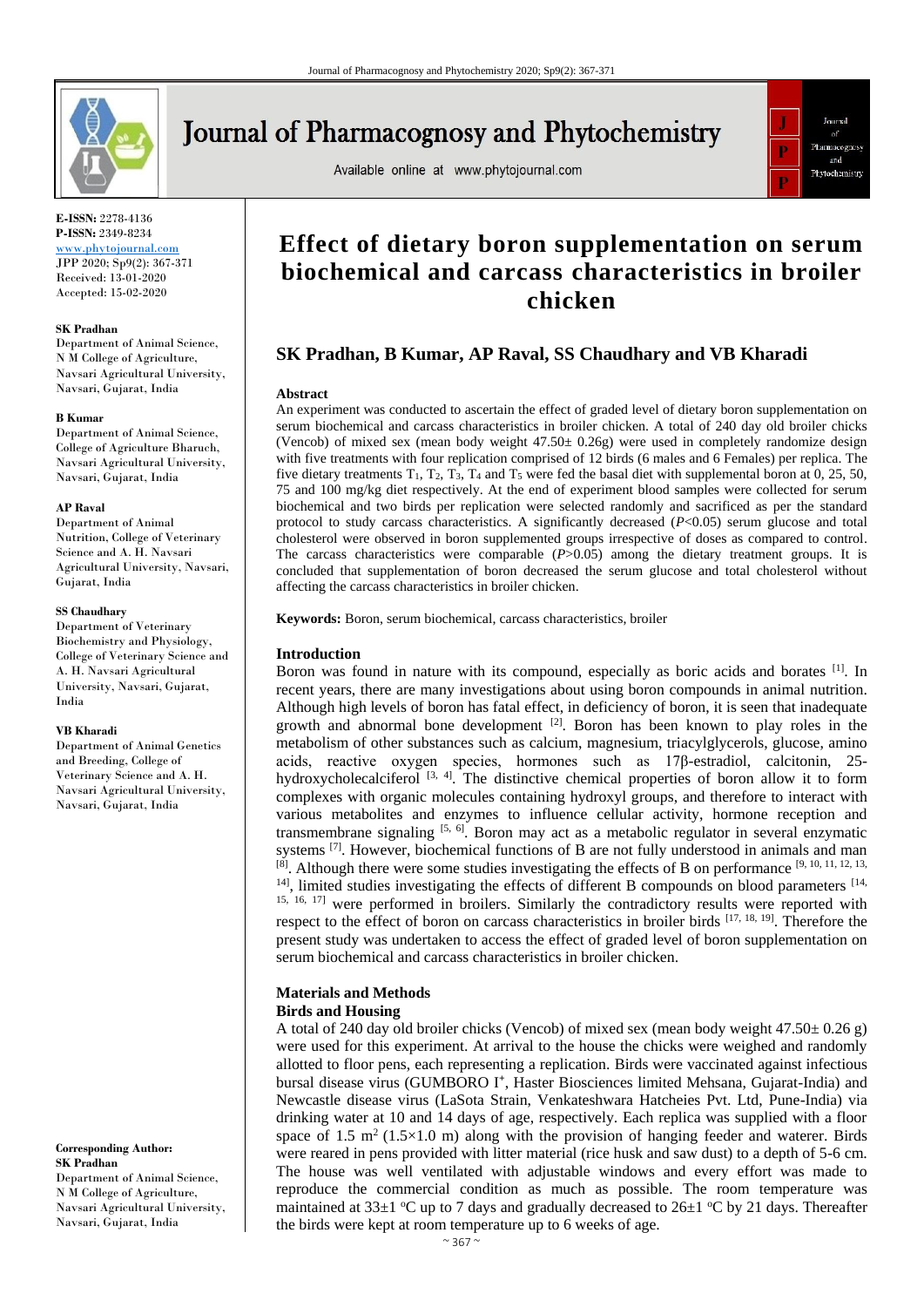#### **Experimental Design and Diets**

The experiment was performed in completely randomize design with five treatments. Each treatment comprised of four replication with 12 birds (6 males & 6 Females) per replica. The basal diet was a corn-rice-soya based diet formulated to meet or exceed the nutrient requirement of broiler as per the ICAR (ICAR, 2013) recommendation. The birds were offered starter (1 to 21 days) and finisher (22 to 42 days) diet in mash form. The chicks received feed within 12 hours of hatching. The ingredient and nutrient composition of basal diet are given in Table. 1.

The five dietary treatment were comprised of  $T_1$  (basal diet without any supplemental boron),  $T_2$  (Basal diet+ 25 mg/kg) boron),  $T_3$  (Basal diet+ 50 mg/kg boron),  $T_4$  (Basal diet+ 75 mg/kg boron) and  $T_5$  (Basal diet+ 100 mg/kg boron). Boric acid (LOBA CHEMIE PVT. LTD, Mumbai-India) with 17.48% boron contain was used as a source of boron. The treatments T1, T2, T3, T4 and T5 were supplemented with 0, 0.143, 0.286, 0.429 and 0.572 gram of boric acid per kg basal diet, respectively. Respective amount of boric acid for each treatment was mixed with the basal diet as a premix prior to feeding the birds.

**Table 1:** Ingredients and chemical composition of basal diet fed to broiler chicken (g/kg as fed)

| <b>Ingredients</b>                 | <b>Starter</b> | <b>Finisher</b> | <b>Calculated</b>          | <b>Starter</b> | <b>Finisher</b> |  |
|------------------------------------|----------------|-----------------|----------------------------|----------------|-----------------|--|
| Maize                              | 525.000        | 545.000         | ME (Kcal/kg)<br>3100.0     |                | 3200.0          |  |
| Soya DOC 45%                       | 364.000        | 311.000         | Crude Protein (%)          | 22.0           | 20.0            |  |
| Rice Polish                        | 36.100         | 56.700          | Lysine $(\%)$              | 1.20           | 1.05            |  |
| Oil-Veg                            | 35.250         | 46.300          | Methionine (%)<br>0.50     |                | 0.45            |  |
| Corn starch                        | 3.150          | 4.700           | Threonine (%)<br>0.8       |                | 0.8             |  |
| Salt                               | 2.000          | 2.000           | Calcium (%)<br>1.0         |                | 1.0             |  |
| Sodium bi-carbonate                | 1.200          | 1.200           | Available Phosphorous (%)  | 0.45           | 0.45            |  |
| Dicalcium Phosphate                | 9.000          | 9.000           | Fat $(\%)$                 | 6.5            | 8.0             |  |
| LSP-Powder                         | 13.500         | 13.500          | Crude fibre (%)            | 4.9            | 4.8             |  |
| Enzyme                             | 0.300          | 0.300           | <b>Analysed nutrient</b>   | <b>Starter</b> | <b>Finisher</b> |  |
| DL-Methionine                      | 2.300          | 2.000           | Dry Matter                 | 90.2           | 90.3            |  |
| L-Lysine HCL                       | 1.400          | 1.500           | Organic Matter             | 93.75          | 94.23           |  |
| L-Threonine                        | 0.300          | 0.300           | Crude Protein              | 21.860         | 19.94           |  |
| Vitamin Premix <sup>a</sup>        | 2.000          | 2.000           | <b>Ether Extract</b>       | 5.870          | 7.89            |  |
| Trace Mineral Mixture <sup>b</sup> | 1.000          | 1.000           | Crude Fibre                | 4.510          | 4.37            |  |
| <b>Toxin Binder</b>                | 1.000          | 1.000           | <b>Total Ash</b>           | 6.25           | 5.77            |  |
| Choline Chloride, 60%              | 0.500          | 0.500           | <b>NFE</b>                 | 61.51          | 62.03           |  |
| Acidifier <sup>c</sup>             | 1.000          | 1.000           | <b>Mineral Composition</b> | <b>Starter</b> | <b>Finisher</b> |  |
| Liver Tonic Hepatocare             | 1.000          | 1.000           | Ca(%)                      | 0.981          | 0.972           |  |
|                                    |                |                 | Available $P$ (%)          | 0.46           | 0.42            |  |
|                                    |                |                 | $Mg(\%)$                   | 0.17           | 0.18            |  |
|                                    |                |                 | Mn (mg/kg)                 | 50.56          | 52.87           |  |
|                                    |                |                 | Cu (mg/kg)                 | 12.10          | 11.26           |  |
|                                    |                |                 | $Zn$ (mg/kg)               | 82.59          | 80.43           |  |
|                                    |                |                 | Fe $(mg/kg)$               | 205.1          | 201.6           |  |
|                                    |                |                 | Boron (mg/kg)              | 2.10           | 1.96            |  |

<sup>a</sup>Provides per kg of diet: trans-retinol 12000 IU; cholecalciferol 1500 IU; α-tocopherol acetate 75mg; Vitamin K3 5mg; Vitamin B1 3mg; Vitamin B2 6mg; Vitamin B6 5mg; Vitamin B12 0.03 mg; nicotinamide 40mg; pantothenic acid 10mg; folic acid 0.75mg; D-biotin 0.075 mg; choline 375 mg,

<sup>b</sup>Contained (per kg) Manganese 40g; Iron 40 g; Zinc 60 g; Copper 5 g; Cobalt, 0.2 g (all as sulfate salt); Iodine 0.5 g (as potassium iodide); Selenium 0.15 g (as sodium selenite)

<sup>c</sup>Acidifier Contains (per kg) ortho-phosphoric acid (400 g), formic acid (150 g), propionic acid, and calcium propionate (30 g) mixed with a carrier.

## **Blood Sample Collection**

Blood was collected randomly from 40 birds (2 birds/replica) at the end of 6th weeks of age. Two ml of blood was collected early in the morning through puncturing the wing vein using clean, sterilized needle and placed in an eppendorf without any anticoagulant. They were allowed to clot at room temperature and then centrifuged at 2000 rpm for 15 minutes to harvest the serum.

# **Carcass Characteristics**

At the end of experiment two birds per replication were selected randomly and sacrificed as per the standard protocol to study carcass characteristics. The birds were kept without any feed and offered only drinking water 12 hours prior to slaughter. The live body weights of the birds were taken just before slaughter. The birds were sacrificed by severing through neck and throat and bled completely. After complete bleeding the birds were decapitated at occipital-atlantal joint. The de-feathered carcasses were eviscerated manually

following standard commercial procedures and weighed for carcass (including liver, gizzard and heart) yield. The dressing percentage was calculated as carcass yield  $\times$  100/live weight of the bird. Thereafter the liver, pancreas, kidney, spleen, heart and intestine were excised and weighed separately using an electronic balance for their absolute and relative yield.

#### **Chemical Analysis of Feed and Serum**

Serum samples were assayed for the concentrations of glucose, urea, creatinine, total cholesterol, total protein, albumin, tri-iodothyronine, thyroxin and the activities of Alanine transaminase, alkaline phosphatase and alanine aminotransferase using diagnostic kits (Span Diagnostics Ltd. Surat, India). The feed samples were taken in pre-weighed quartz crucible and oven dried at 80 ◦C for 24 h, decarbonized followed by ashing at 550-600 ◦C in a muffle furnace. The total ash was digested with 5 N hydrochloric acid on a hot plate for 15 min, cooled and filtered through Whattman filter paper (No. 41) into a polypropylene volumetric flask of desired volume. Mineral content in feed samples were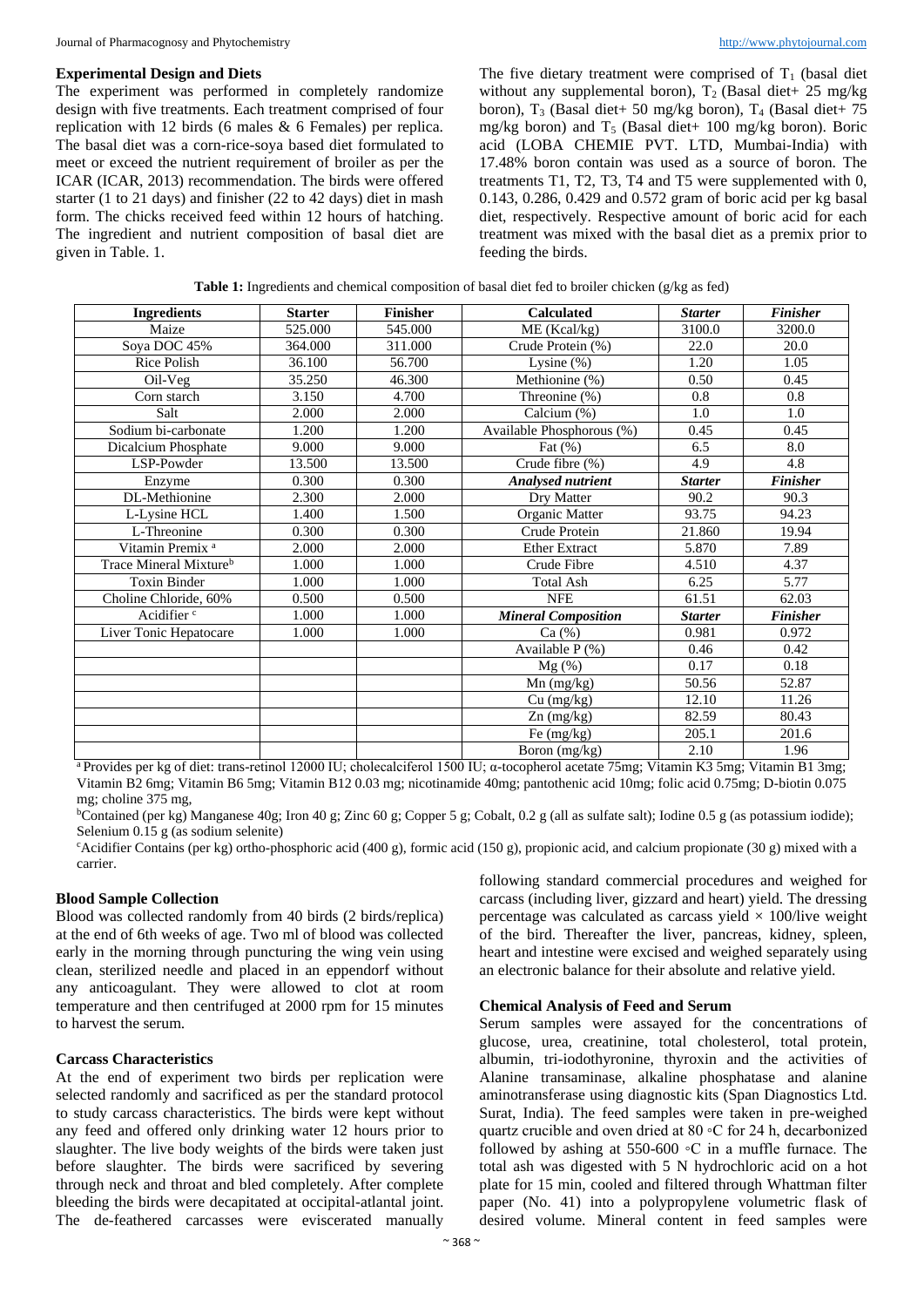determined using the Microwave Plasma Atomic Emission Spectrometer (MP-AES) (MP-AES, Agilent 4200/4210; Perkin Stevens Creek Blvd, Santa Clara, California, USA) with analytical conditions as suggested by the manufacturer.

# **Statistical Analysis**

Data generated in the study were analyzed using the Statistical Package for Social Sciences (SPSS, version 20.0 Chicago, USA) by one-way ANOVA and comparison of means was tested using Duncan's multiple range tests. The effects were considered to be significant at *P*<0.05.

# **Results and Discussion**

The data pertaining to the serum biochemical are given in Table 2. A significantly decreased (*P*<0.05) blood glucose and total cholesterol were observed in boron supplemented groups irrespective of doses as compared to control. The serum urea, creatinine, total protein, albumin, triiodothyronine, thyroxin and the activities of Alanine transaminase, alkaline phosphatase and alanine aminotransferase were comparable (*P*>0.05) among the dietary treatment groups. Boron plays an important role in regulating enzymatic activity in pathways involved in energy substrate metabolism, glycolytic enzyme activity and release of insulin [20] believed to regulate the blood glucose level. In this study the decreased serum glucose and total cholesterol concentrations in the boron supplemented group is in agreement with previous studies reported a decrease in insulin, serum glucose and total cholesterol level in rat supplemented with boron at 10 to 100 mg/kg diet  $[21,22]$ . A decrease in glucose, insulin and total cholesterol was also reported in dog <sup>[23]</sup> supplemented with boron. On the other hand, supplementation with 1.4 mg/kg boron as orthoboric acid decreased the elevated plasma glucose levels in the chicks fed a diet with inadequate vitamin  $D$  [24]. The contradictory findings may be due to the dose of boron supplementation and vitamin D induced hyperglycemia<sup>[21]</sup>.

Administration of boron as sodium borate was reported to decrease the concentration of glucose and insulin in blood [25]. In this study, the decrease in serum glucose concentration might be due to the binding of boric acid to hydroxyl groups of  $\alpha$ -glucose <sup>[14]</sup>. Similarly the lipid lowering effect of boron in this study is in agreement with several other research findings reported the decreased serum cholesterol level in quail  $^{[26]}$  and laying hen  $^{[27]}$  fed a diet with supplemental boron at 10-240mg/kg and 5-400 mg/kg diet, respectively. The result of the present study about the serum parameters (protein, albumin, globulin, creatinine, uric acid, ALT, AST and ALP) are in agreement with findings of several researchers  $^{[25, 28, 29]}$ . The data pertaining to the carcass characteristics of broiler chicken fed a diet with graded level of boron supplementation is given in Table 3. The average pre-slaughter weight (live BW g) of selected birds showed similarities (*P*>0.05) across the dietary treatment groups ranges between 1850.50±43.98 (T5) and 2012.50±65.74 (T2). The carcass characteristics and organ yields were comparable (*P*>0.05) across the different dietary treatment groups. The carcass yield  $(\%)$  ranged between 69.29 $\pm$ 2.29 to 73.28 $\pm$ 1.58 and the dressing percentage between  $53.03 \pm 1.01$  to 58.96±3.37 across the treatments. There was no significant difference (*P*>0.05) in the absolute and relative yield of organs like liver, pancreas, kidney, spleen, heart and small intestine across the dietary treatment groups. The results of the present study with respect to the effect of boron supplementation on carcass characteristics in broiler chicken are in agreement with several other research findings [19,20,30] suggested supplemental boron did not influence the carcass characteristics in birds.

## **Conclusion**

It is concluded that supplementation of boron decreased the serum glucose and total cholesterol without affecting the carcass characteristics in broiler chicken

| <b>Parameters</b>      | $\mathbf{T}_1$              | $\mathbf{T}_2$     | $\mathbf{T}_3$      | T <sub>4</sub>      | $T_5$                   | <b>SEM</b> | P value |
|------------------------|-----------------------------|--------------------|---------------------|---------------------|-------------------------|------------|---------|
| Blood glucose<br>mg/dl | $232.29^a \pm 3.48$         | $219.35^{b}+2.79$  | $221.04^{b}+2.79$   | $221.60^{b} + 4.55$ | $217.53^{b}+2.04$       | 3.242      | 0.045   |
| BUN mg/dl              | $0.50 + 0.03$               | $0.50+0.04$        | $0.50+0.04$         | $0.52 + 0.05$       | $0.51 \pm 0.04$         | 0.039      | 0.997   |
| Creatinine mg/dl       | $0.42 \pm 0.01$             | $0.43 \pm 0.02$    | $0.43 \pm 0.02$     | $0.44 \pm 0.01$     | $0.41 \pm 0.02$         | 0.016      | 0.752   |
| Total protein g/dl     | $3.77 \pm 0.04$             | $3.78 \pm 0.04$    | $3.74 \pm 0.03$     | $3.75 \pm 0.04$     | $3.75 \pm 0.04$         | 0.039      | 0.933   |
| Albumin $g/dl$         | $1.77 \pm 0.02$             | $1.78 \pm 0.02$    | $1.76 \pm 0.01$     | $1.76 \pm 0.02$     | $1.76 \pm 0.02$         | 0.018      | 0.931   |
| Globulin g/dl          | $2.00 \pm 0.02$             | $2.00+0.02$        | $1.98 \pm 0.02$     | $1.99 + 0.02$       | $1.98 \pm 0.02$         | 0.020      | 0.926   |
| Cholesterol mg/dl      | $142.57^{\mathrm{a}}$ ±4.28 | $127.09^{b}+2.78$  | $132.78^b \pm 2.79$ | $128.02^b \pm 3.12$ | $129.27^{\rm b} + 2.40$ | 3.089      | 0.018   |
| (ALT) U/L              | $8.29 \pm 0.11$             | $8.37 \pm 0.09$    | $8.28 \pm 0.04$     | $8.33 \pm 0.13$     | $8.31 \pm 0.07$         | 0.092      | 0.962   |
| (AST) U/L              | $67.90 \pm 2.05$            | $66.89 \pm 5.36$   | $67.42 \pm 2.84$    | $66.67 \pm 2.35$    | $66.26 \pm 5.74$        | 3.986      | 0.999   |
| (ALP) U/L              | $659.57 \pm 20.88$          | $664.92 \pm 12.11$ | $667.41 \pm 12.66$  | $662.66 \pm 12.91$  | $664.14 \pm 12.42$      | 14.587     | 0.997   |
| $T3$ ng/ml             | $1.18 \pm 0.01$             | $1.19 \pm 0.02$    | $1.20 \pm 0.03$     | $1.17 \pm 0.01$     | $1.17 \pm 0.01$         | 0.019      | 0.725   |
| $T4 \mu g/ml$          | $1.96 \pm 0.03$             | $1.98 \pm 0.04$    | $1.98 \pm 0.04$     | $1.97 \pm 0.04$     | $1.96 \pm 0.04$         | 0.038      | 0.996   |

**Table 2. Effects of graded level of boron supplementation on serum biochemical in broiler chicken**

**ALT:** Alanine transaminase

**AST:** Aspartate transaminase

**ALP:** Alkaline phosphatase

**T3:** Tri-iodothyronine

**T4:** thyroxin

abcd Mean with different superscript in a row differ significantly; SEM, standard error of mean

**Table 3:** Effects of graded level of boron supplementation on carcass characteristics in broiler chicken

| Treatments*           |               |                    |                     |                     |                     |            |         |  |
|-----------------------|---------------|--------------------|---------------------|---------------------|---------------------|------------|---------|--|
| <b>Attributes</b>     | m             | m<br>. .           |                     | 14                  |                     | <b>SEM</b> | P value |  |
| Live BW g             | 1912.50±68.84 | $2012.50\pm 65.74$ | 1950.00+45.64       | 1881.00+47.48       | $1850.50\pm43.98$   | 55.382     | 0.317   |  |
| Carcass weight (CW) g | 1357.42±43.48 | 1389.49±16.61      | $1389.63 \pm 29.49$ | $1380.60 \pm 63.81$ | $1339.67 \pm 59.28$ | 46.094     | 0.918   |  |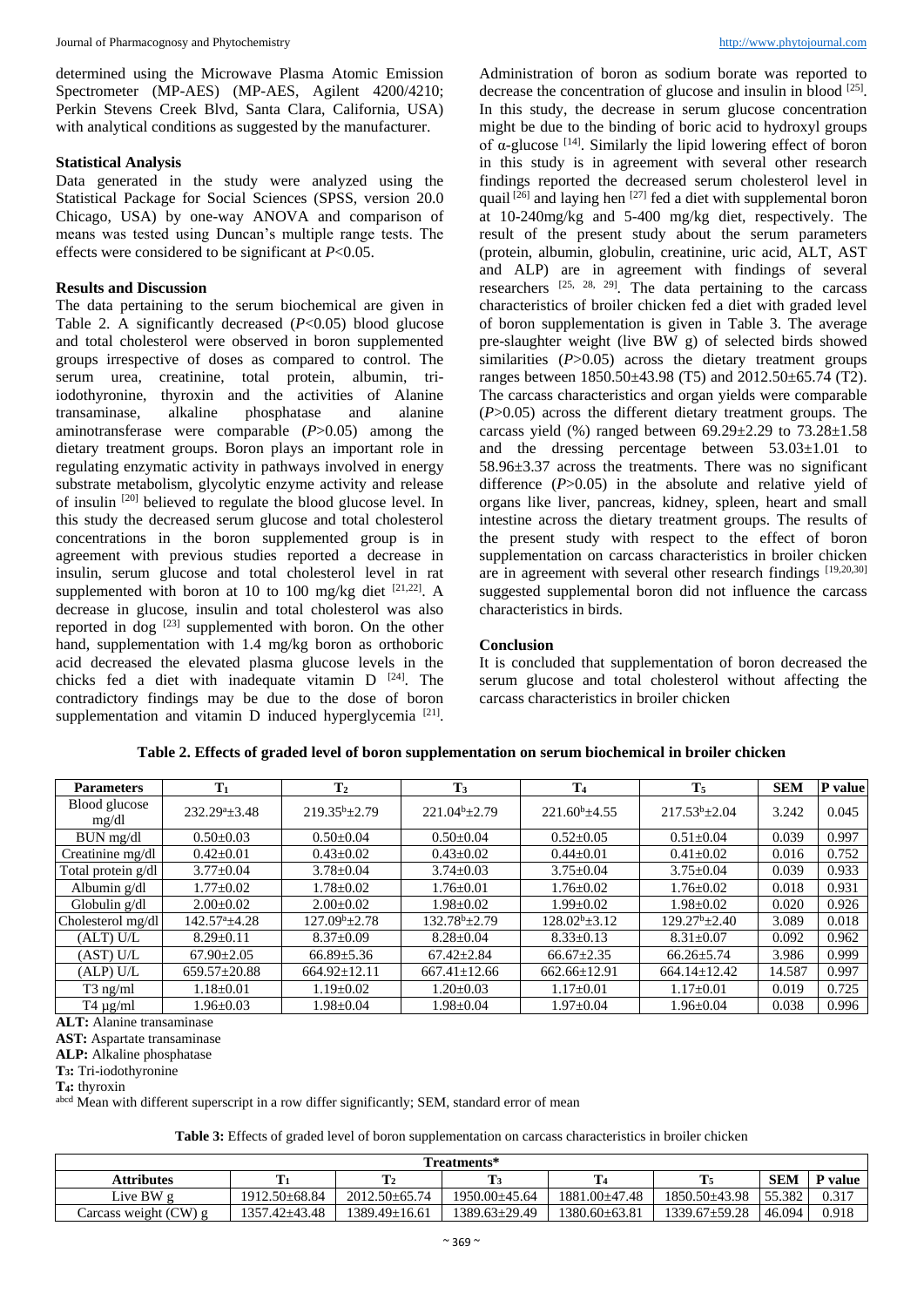Journal of Pharmacognosy and Phytochemistry [http://www.phytojournal.com](http://www.phytojournal.com/)

| Carcass yield %                                                                                                                                                                                                                                                                                                            | $71.01 \pm 0.41$    | $69.26 \pm 2.29$ | $71.29 \pm 0.82$    | $73.28 \pm 1.58$    | $72.30 \pm 1.61$   | 1.493  | 0.427 |  |
|----------------------------------------------------------------------------------------------------------------------------------------------------------------------------------------------------------------------------------------------------------------------------------------------------------------------------|---------------------|------------------|---------------------|---------------------|--------------------|--------|-------|--|
| Dressed weight g                                                                                                                                                                                                                                                                                                           | $1068.56 \pm 18.89$ | 1187.59±80.07    | $1162.50 \pm 23.93$ | $1062.50 \pm 71.80$ | $980.30 \pm 16.60$ | 50.546 | 0.068 |  |
| Dressing %                                                                                                                                                                                                                                                                                                                 | $56.04 \pm 1.73$    | $58.96 \pm 3.37$ | $59.76 \pm 2.30$    | $56.54 \pm 3.75$    | $53.03 \pm 1.01$   | 2.637  | 0.430 |  |
| Liver g                                                                                                                                                                                                                                                                                                                    | $62.31 \pm 6.50$    | $59.47 \pm 0.90$ | $56.93 \pm 4.97$    | $59.19 \pm 2.60$    | $65.19 \pm 6.48$   | 4.832  | 0.781 |  |
| Liver % of CW                                                                                                                                                                                                                                                                                                              | $4.58 \pm 0.41$     | $4.28 \pm 0.16$  | $4.08 \pm 0.29$     | $4.30 \pm 0.15$     | $4.91 \pm 0.59$    | 0.354  | 0.525 |  |
| Pancreas g                                                                                                                                                                                                                                                                                                                 | $3.45 \pm 0.47$     | $3.18 \pm 0.13$  | $4.43 \pm 0.17$     | $3.71 \pm 0.32$     | $3.39 \pm 0.12$    | 0.277  | 0.051 |  |
| Pancreas % of CW                                                                                                                                                                                                                                                                                                           | $0.25 \pm 0.04$     | $0.23 \pm 0.01$  | $0.32 \pm 0.01$     | $0.27 \pm 0.03$     | $0.25 \pm 0.02$    | 0.025  | 0.181 |  |
| Kidney g                                                                                                                                                                                                                                                                                                                   | $9.93 \pm 0.89$     | $11.04 \pm 1.20$ | $9.67 \pm 1.24$     | $10.47 \pm 1.25$    | $12.31 \pm 1.37$   | 1.201  | 0.565 |  |
| Kidney % of CW                                                                                                                                                                                                                                                                                                             | $0.73 \pm 0.07$     | $0.80 \pm 0.09$  | $0.69 \pm 0.08$     | $0.76 \pm 0.10$     | $0.93 \pm 0.15$    | 0.097  | 0.494 |  |
| Spleen g                                                                                                                                                                                                                                                                                                                   | $1.98 \pm 0.14$     | $1.51 \pm 0.07$  | $1.73 \pm 0.15$     | $2.04 \pm 0.50$     | 1.59±0.04          | 0.247  | 0.490 |  |
| Spleen % of CW                                                                                                                                                                                                                                                                                                             | $0.15 \pm 0.02$     | $0.11 \pm 0.005$ | $0.12 \pm 0.01$     | $0.15 \pm 0.04$     | $0.12 \pm 0.003$   | 0.021  | 0.593 |  |
| Heart g                                                                                                                                                                                                                                                                                                                    | $10.63 \pm 0.27$    | $10.40 \pm 0.57$ | $8.83 \pm 0.94$     | $10.41 \pm 0.80$    | $12.00 \pm 0.71$   | 0.700  | 0.079 |  |
| Heart % of CW                                                                                                                                                                                                                                                                                                              | $0.79 \pm 0.03$     | $0.75 \pm 0.04$  | $0.64 \pm 0.06$     | $0.77 \pm 0.09$     | $0.90 \pm 0.06$    | 0.063  | 0.130 |  |
| Small intestine g                                                                                                                                                                                                                                                                                                          | 59.68±4.79          | $54.64 \pm 5.01$ | $52.66 \pm 2.72$    | $48.99 \pm 3.57$    | $66.18 \pm 2.89$   | 3.916  | 0.058 |  |
| Small intestine % of CW                                                                                                                                                                                                                                                                                                    | $4.43 \pm 0.47$     | $3.94 \pm 0.38$  | $3.79 \pm 0.21$     | $3.54 \pm 0.17$     | $4.99 \pm 0.40$    | 0.346  | 0.067 |  |
| $\alpha$ are concerned to determine $\alpha$ = $\alpha$ and $\alpha$ is $\alpha$ and $\alpha$ and $\alpha$ and $\alpha$ and $\alpha$ and $\alpha$ and $\alpha$ and $\alpha$ and $\alpha$ and $\alpha$ and $\alpha$ and $\alpha$ and $\alpha$ and $\alpha$ and $\alpha$ and $\alpha$ and $\alpha$ and $\alpha$ and $\alpha$ |                     |                  |                     |                     |                    |        |       |  |

cw: carcass weight: organ  $\%$  = organ weight  $*100$ / carcass weight; SEM, standard error of mean

#### **References**

- 1. Cox CA. Boric acid and borates. J Pesticide Reform. 2004; 24(2):10-15.
- 2. Naghii MR. The significance of dietary boron, with particular reference to athletes. Nutr Health. 1999; 13(1):31-37.
- 3. Kot FS. Boron sources, speciation and its potential impact on health. Rev. Environ. Sci. Biotechnol. 2009; 8(1):3-28.
- 4. Nielsen FH. Boron in human and animal nutrition. Plant and Soil. 1997; 193(1-2):199-208.
- 5. Nielsen FH. Nutritional requirements for boron, silicon, vanadium, nickel, and arsenic: current knowledge and speculation. The FASEB journal. 199; 5(12):2661-2667.
- 6. Park M, Li Q, Shcheynikov N, Muallem S, Zeng W. Borate transport and cell growth and proliferation: not only in plants. Cell Cycle. 2005; 4(1):24-6.
- 7. Hunt CD. The biochemical effects of physiologic amounts of dietary boron in animal nutrition models. Environ. Health Perspective. 1994; 102(7):35-43.
- 8. Turkez H. Effects of boric acid and borax on titanium dioxide genotoxicity. J Appl Toxicol. 2008; 28(5):658- 664.
- 9. Elliot MA, Edwards HM. Studies to determine whether an interaction exist among boron, calcium, and cholecalciferol on the skeletal development of broiler chickens. Poult. Sci. 1992; 71:677- 690.
- 10. Fassani EJ, Bertechini AG, Brito JA, Kato RK, Fialho ET, Geraldo A. Boron supplementation in broiler diets. Braz J Poultry Sci. 2004; 6(4):213-7.
- 11. Kurtoĝlu V, Kurtoĝlu F, Coşkun B. Effects of boron supplementation of adequate and inadequate vitamin D3 containing diet on performance and serum biochemical characters of broiler chickens. Res. Vet. Sci. 2001; 71(3):183-187.
- 12. Rossi AF, Bootwalla SM, Miles RD. Boron and riboflavin addition to broiler diets. Poult. Sci. 1990; 69:187.
- 13. Rossi AF, Miles RD, Damron BL, Flunker LK. Effects of dietary boron supplementation on broilers. Poult. Sci. 1993; 72(11):2124-2130.
- 14. Hunt CD. Dietary boron modified the effects of magnesium and molybdenum on mineral metabolism in the cholecalciferol-deficient chick. Biol. Trace Elem. Res. 1989; 22(2):201-220.
- 15. Kurtoĝlu V, Kurtoĝlu F, Coşkun B. Effects of boron supplementation of adequate and inadequate vitamin D3 containing diet on performance and serum biochemical

characters of broiler chickens. Res. Vet. Sci. 2001; 71(3):183-187.

- 16. Kurtoğlu F, Kurtoğlu V, Celik I, Kececi T, Nizamlioğlu M. Effects of dietary boron supplementation on some biochemical parameters, peripheral blood lymphocytes, splenic plasma cells and bone characteristics of broiler chicks given diets with adequate or inadequate cholecalciferol (vitamin D3) content. Br. Poult. Sci. 2005; 46(1):87-96.
- 17. Yildiz G, Koksal BH, Sizmaz O. Influence of dietary boric acid and liquid humate inclusion on bone characteristics, growth performance and carcass traits in broiler chickens. Arch Geflügelk. 2013; 77:260-5.
- 18. Yildiz G, Koksal BH, Sizmaz O. Effects of dietary boric acid addition on growth performance, cholesterolemia, some carcass and tibia characteristics in different rearing periods in broiler chickens. Revue Med Vet. 2013; 164(4):219-224.
- 19. Lavinia S, Dan D, Sandu SD, Ioan P, Elena P, Eliza S. Effects of new mineral sources for boron supplementation on meat quality in broilers. Rom Biotechnol Lett. 2014; 19(4):9585-96.
- 20. Hunt CD. Regulation of enzymatic activity. Biol. Trace Elem. Res. 1998; 66(1-3):205-25.
- 21. Cakir S, Eren M, Senturk M, Sarica ZS. The effect of boron on some biochemical parameters in experimental diabetic rats. Biol. Trace Elem. Res. 2018; 184(1):165- 72.
- 22. Kucukkurt I, Akbel E, Karabag F, Ince S. The effects of dietary boron compounds in supplemented diet on hormonal activity and some biochemical parameters in rats. Toxicol. Ind. Health. 2015; 31(3):255-60.
- 23. Basoglu A, Sevinc M, Guzelbektas H, Civelek T. Effect of borax on serum lipid profile in dogs. Onl J Vet Res. 2000; 4:153-156.
- 24. Hunt CD. The biochemical effects of physiologic amounts of dietary boron in animal nutrition models. Environ. Health Perspect. 1994; 102:35-43.
- 25. Kabu M, Civelek T. Effects of propylene glycol, methionine and sodium borate on metabolic profile in dairy cattle during periparturient period. Revue de Medecine Veterinaire. 2012; 163(8):419.
- 26. Eren ME, Uyanik F. Influence of dietary boron supplementation on some serum metabolites and eggyolk cholesterol in laying hens. Acta Vet Hung. 2007; 55(1):29-39.
- 27. Eren M, Uyanik F, Guclu BK, Atasever A. The influence of dietary boron supplementation on performance, some